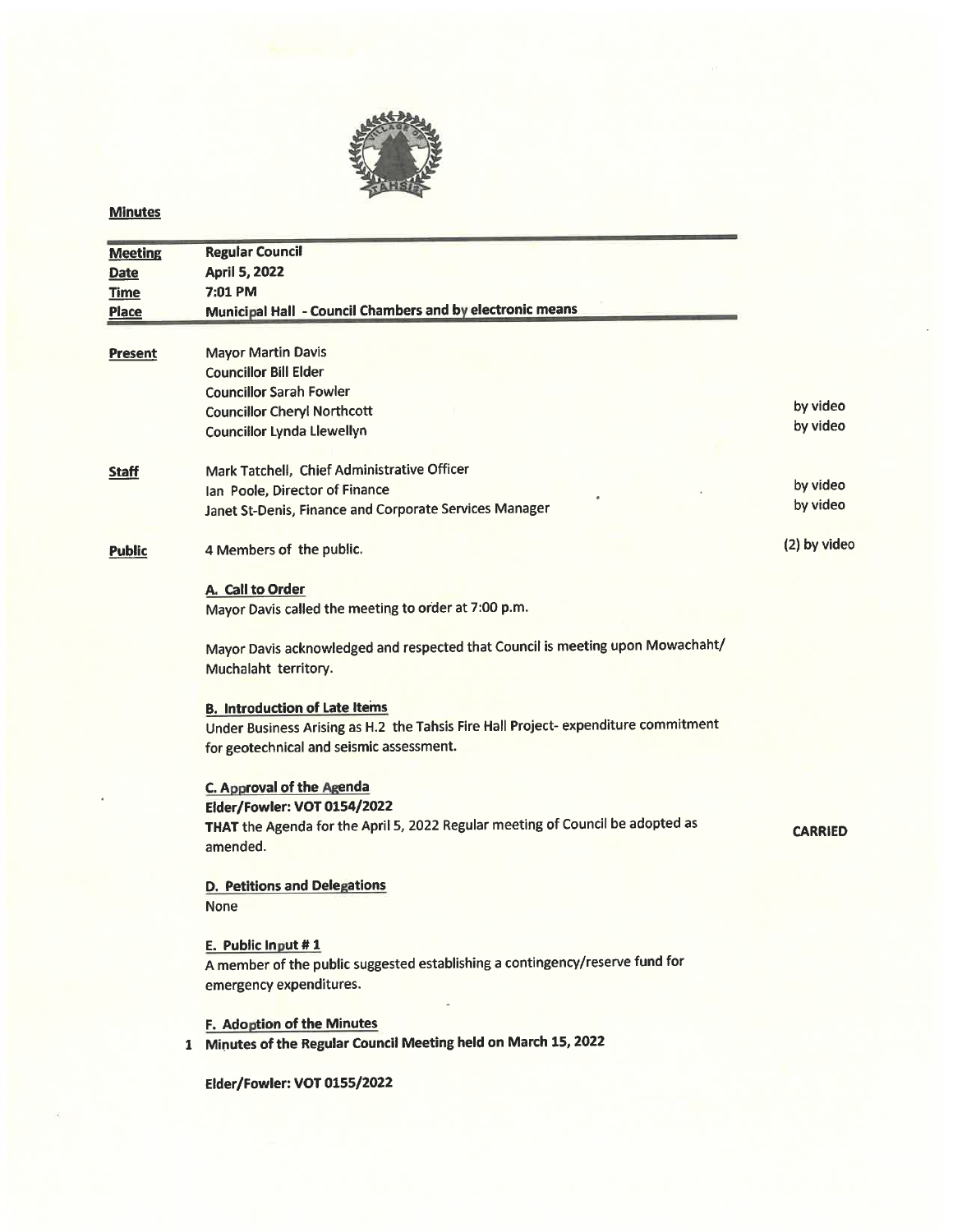**Contract Contract State**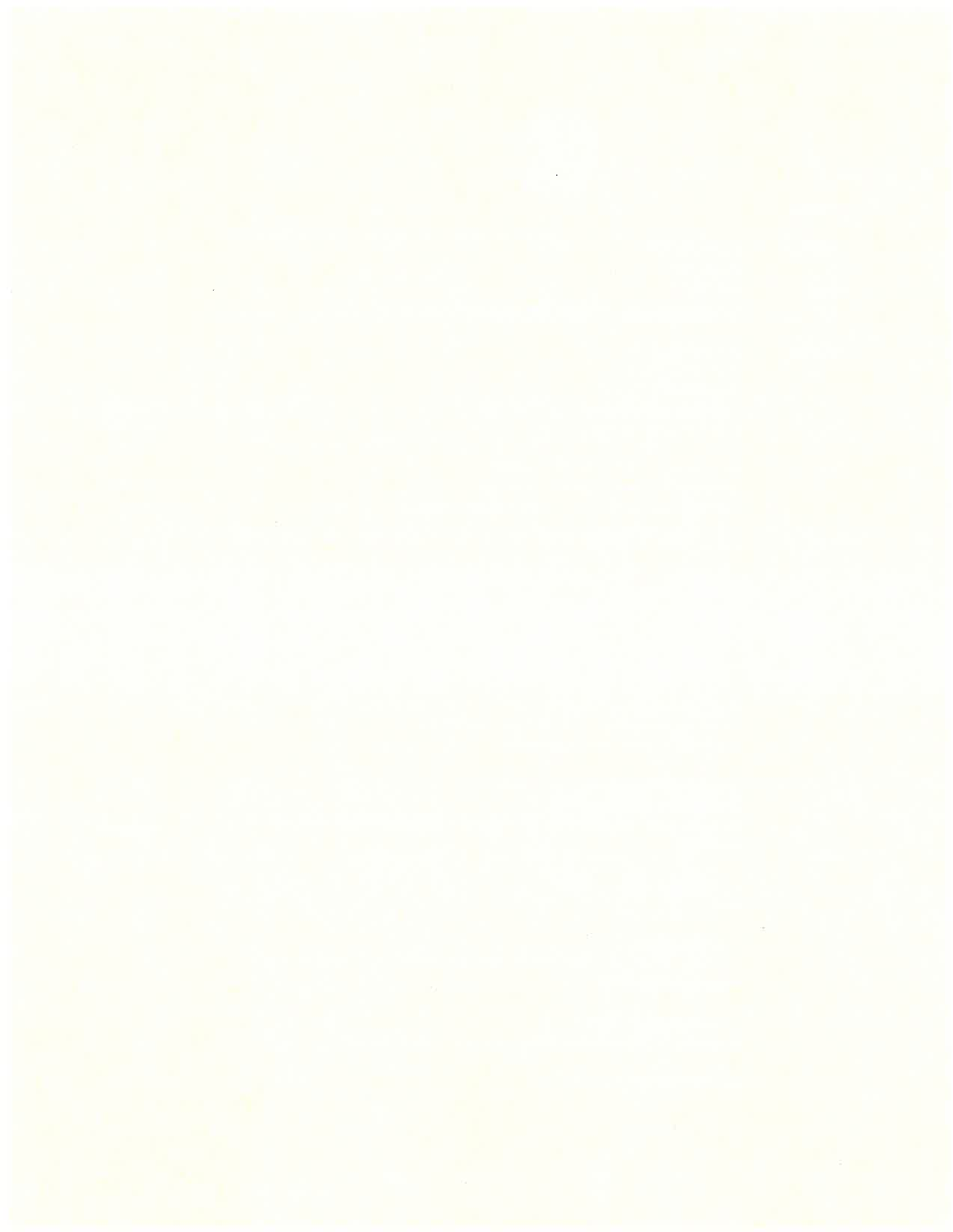|              | THAT the Regular Council Meeting minutes of March 15, 2022 be adopted as<br>presented.                                                                                                                                                                                                                                                                                                                          | <b>CARRIED</b> |
|--------------|-----------------------------------------------------------------------------------------------------------------------------------------------------------------------------------------------------------------------------------------------------------------------------------------------------------------------------------------------------------------------------------------------------------------|----------------|
|              | <b>G. Rise and Report</b><br>None.                                                                                                                                                                                                                                                                                                                                                                              |                |
| $\mathbf{1}$ | <b>H. Business Arising</b><br>Public Presentation of the Village of Tahsis 2022 Operating Budget and the 2022-<br>2026 Capital Budget.                                                                                                                                                                                                                                                                          |                |
|              | Elder/Fowler: VOT 0156/2022<br><b>THAT</b> this presentation be received.                                                                                                                                                                                                                                                                                                                                       | <b>CARRIED</b> |
|              | The Director of Finance briefed Council on the 2022 Operating Budget, highlighting<br>the changes from the prior year.<br>The 2022 General Municipal Tax rates of the various property classes were discussed.                                                                                                                                                                                                  |                |
|              | The basic water user rate to increase by \$29, no increase in sewer user fees and a                                                                                                                                                                                                                                                                                                                             |                |
|              | \$2.47 increase in the garbage user fee.<br>The 2022-2026 Capital plan was reviewed at a high level.                                                                                                                                                                                                                                                                                                            |                |
|              | Elder/Fowler: VOT 0157/2022<br>THAT Council agrees to proceed with the introduction of the Financial Plan and Tax<br>Rate bylaws at the April 19, 2022 regular meeting of Council.                                                                                                                                                                                                                              | <b>CARRIED</b> |
|              | 2 Tahsis Fire Hall Project- expenditure                                                                                                                                                                                                                                                                                                                                                                         |                |
|              | Elder/Fowler: VOT 0158/2022<br>TO receive and consider the proposal and cost estimate provided by McElhanney Ltd.<br>for the geotechnical investigation for the Tahsis Fire Hall project.                                                                                                                                                                                                                       | <b>CARRIED</b> |
|              | The CAO spoke to this cost estimate and provided Council with an update on the<br>drilling done to date.                                                                                                                                                                                                                                                                                                        |                |
|              | Elder/Fowler: VOT 0159/2022<br>THAT Council approve an expenditure of up to \$72,075 (exclusive of GST) for the<br>geotechnical investigation for the Tahsis Fire Hall Project.                                                                                                                                                                                                                                 | <b>CARRIED</b> |
|              | <b>J. Council Reports</b><br><b>Mayor Davis (written report)</b><br>I missed filing a report on the last council meeting and since my last report I have<br>attended meetings of the Strathcona Regional District board, SRD Municipal Services<br>Committee and First Nations Relations Committee, Comox-Strathcona Waste<br>Management, CS Hospital District, Island Coastal Economic Trust board, as well as |                |

closed and special closed meetings here in Tahsis.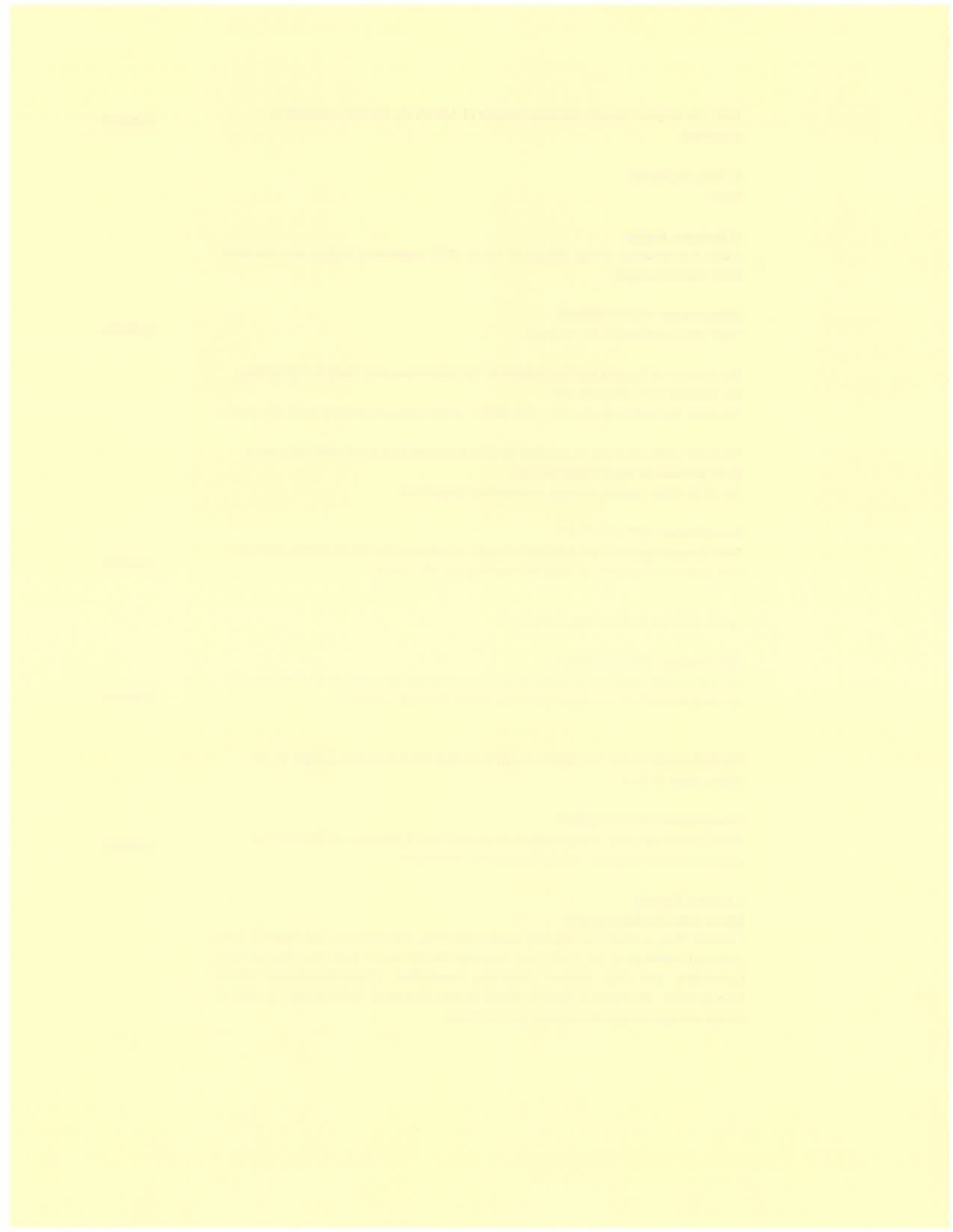This past weekend, I went to the first in-person Association of Vancouver Island Coastal Communities annual general meeting held since 2019. It was great to be able to talk to other Island mayors, councillors and Electoral Area representatives and is a great forum for exchanging ideas and knowledge as well as to network. Congratulations to Councillor Fowler for her election as a Director At Large.

Today, we held a meeting where the Village's response to the weeklong power outage this winter was discussed as well as looking at the financial impact to the Village and ways that our response could be improved. We also discussed ways to help the citizens better prepare for outages and other natural disasters and how to look out for our neighbours and make sure nobody is left out. In attendance was staff from the Regional District, who had prepared our report and recommendations for our consideration. It was ironic that our meeting took place during yet another power outage.

### Councillor Elder (verbal report)

I am serving notice of motion for getting a moorage bylaw ready if we get approval for the new dock.

I'd like to give Mainroad a little pat on the back as the last 3-4 weeks the road has been a B+ to an A.

### Councillor Fowler (verbal report)

I was elected Director at Large for the AVICC.

Below is a link to the slides from my AVICC presentation that I gave on April 2, 2022.

https://drive.google.com/file/d/1EuliC 03mwgB48VKJrelpR0HzMo w4GV/view?usp=sharing

### Councillor Llewellyn (verbal report)

Congratulations to Councillor Fowler on being elected as Director at Large for the AVICC.

#### Councillor Northcott (verbal report)

I have been to a number of meetings with the Vancouver Island Library all of which were in camera. I'm scheduled for my first Fire Services Committee meeting on April 20th, 2022. So, hopefully I will have something interesting to report on with that. Congratulations Sarah.

The last thing is I just want to give a nice shout out to our Village nurse for showing up at the clinic for me on Saturday when I did a little damage to my hand.

# Elder/Fowler: VOT 0160/2022

THAT the Council Reports be received. The council Reports be received.

# **K. Bylaws**

Election and Assent Voting Amendment Bylaw No. 648, 2022.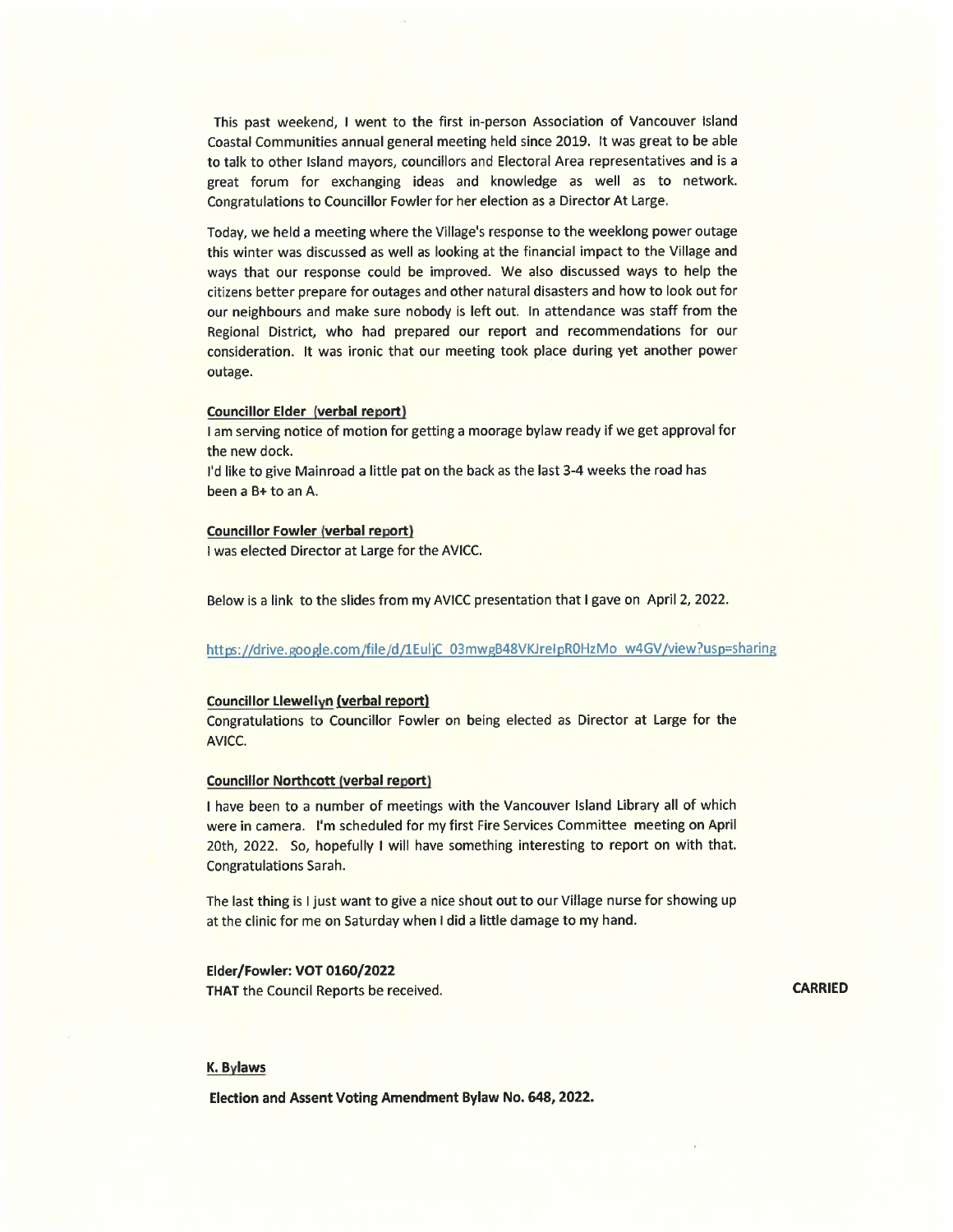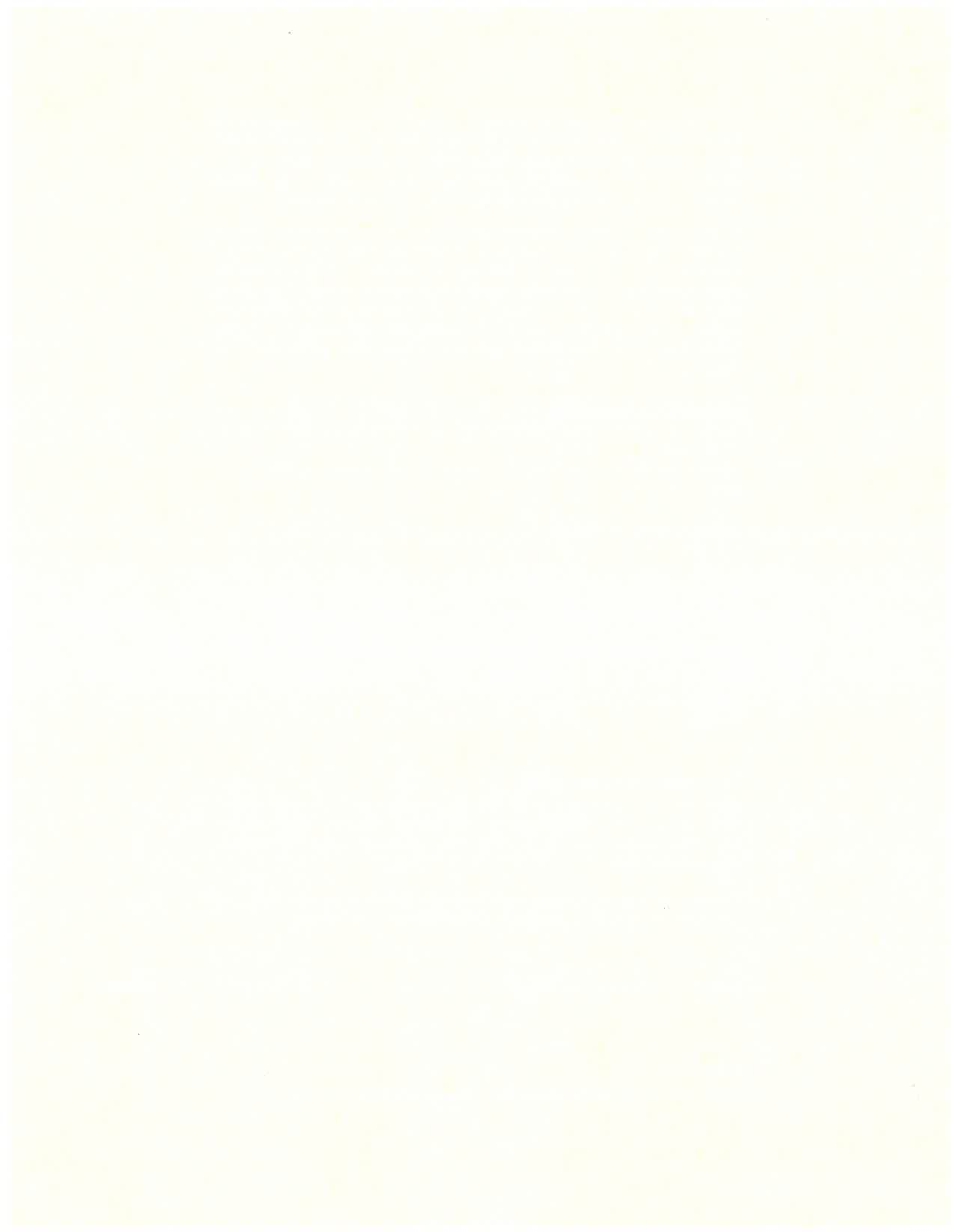# 1st, 2nd and 3rd Reading

|              | Elder/Fowler: VOT 0161/2022<br>THAT the Election and Assent Voting Amendment Bylaw No. 648, 2022 be received<br>for consideration.                                                | <b>CARRIED</b> |
|--------------|-----------------------------------------------------------------------------------------------------------------------------------------------------------------------------------|----------------|
|              | Elder/Fowler: VOT 0162/2022                                                                                                                                                       |                |
|              | THAT the Election and Assent Voting Amendment Bylaw No. 648, 2022 receive a first<br>reading this 5th day of April 2022.                                                          | <b>CARRIED</b> |
|              | Elder/Fowler: VOT 0163/2022<br>THAT the Election and Assent Voting Amendment Bylaw No. 648, 2022 receive a<br>second reading this 5th day of April 2022.                          | <b>CARRIED</b> |
|              | Elder/Fowler: VOT 0164/2022<br>THAT the Election and Assent Voting Amendment Bylaw No. 648, 2022 receive a third<br>reading this 5th day of April 2022.                           | <b>CARRIED</b> |
|              | L. Correspondence                                                                                                                                                                 |                |
| $\mathbf{1}$ | March 30th and March 24th, 2022 Letters to Mayor and Council from Rita Aedan,<br>property owner of 907 Princess Victoria View - Re: Sewage Blockage.                              |                |
|              | 2 Letter from Sally Taylor Re: Mooring at the Village Dock                                                                                                                        |                |
| 3            | Email from the City of Terrace- Resolution Re: BC Prosecution Service and the Public<br>Interest submitted for consideration at the NCLGA Convention.                             |                |
| 4            | Email from Nicole Brassard, Associate Vice President, Global Public Affairs Re:<br>Reducing Patio Application Red Tape for BC's Hospitality Sector and Economic<br>Recovery.      |                |
| 5            | Letter from Henry Braun, Mayor, City of Abbotsford Re: Resolutions of support for<br>recovering municipal costs through Build Back Better Funding for critical<br>infrastructure. |                |
|              | 6 Press Release from the District of Ucluelet- Re: Ban on plastic utensils.                                                                                                       |                |
|              | 7 UBCM Re: Renewal of Annual UBCM Membership                                                                                                                                      |                |

Email from Marianne Alto, Councillor, City of Victoria and Dale Bass, Councillor, City 8 of Kamloops Re: The Case for Basic Income for Municipalities- Support for AVICC Resolution R37 (Guaranteed Livable Basic Income, GLBI)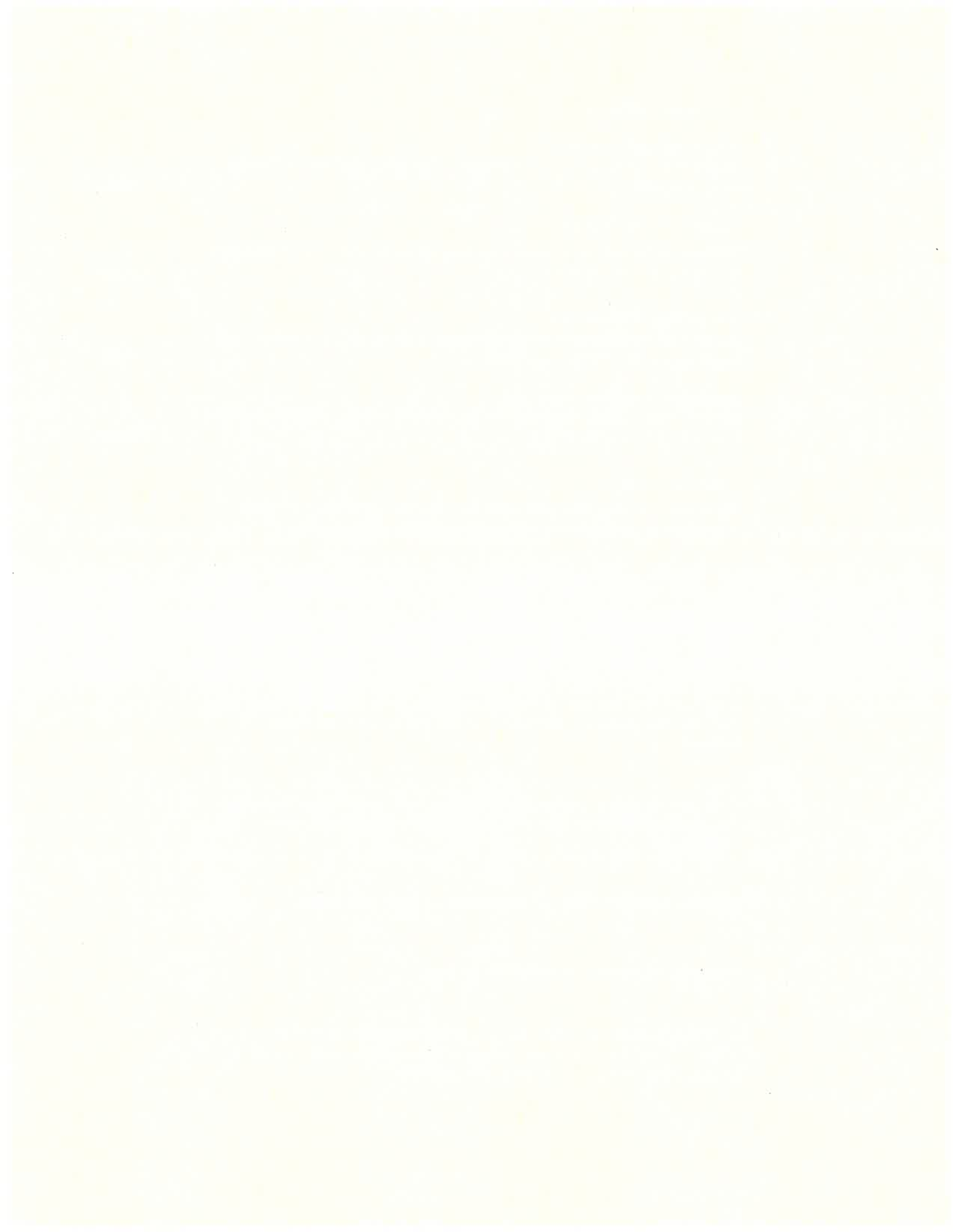Letter from Dean McKerracher, Mayor, District of Elkford to Honourable George

9 Heyman, Ministry of Environment and Climate Change Strategy Re: Milk Container Recycling in British Columbia.

Elder/Fowler: VOT 0165/2022 THAT these correspondence items be received. Elder/Fowler: VOT 0166/2022 THAT correspondence item #7 be pulled for discussion. L7 UBCM Re: Renewal of Annual UBCM Membership Councillor Llewellyn spoke to the value of this membership. A discussion followed. Fowler/Elder: VOT 0167/2022 THAT the Village's 2022 UBCM Annual membership be renewed. M. New Business None. N. Public Input #2 A member of the public spoke to correspondence item #1 and sewage blockage issues. A member of the public spoke about moorage at the airplane dock to which Mayor Davis responded. **CARRIED CARRIED CARRIED Adjournment** Fowler/Elder: VOT 0168/2022

THAT the meeting be adjourned at 7:56 p.m. CARRIED CARRIED

# Certified Correct this

the 19th day of April, 2022

**Chief Administrative Officer**